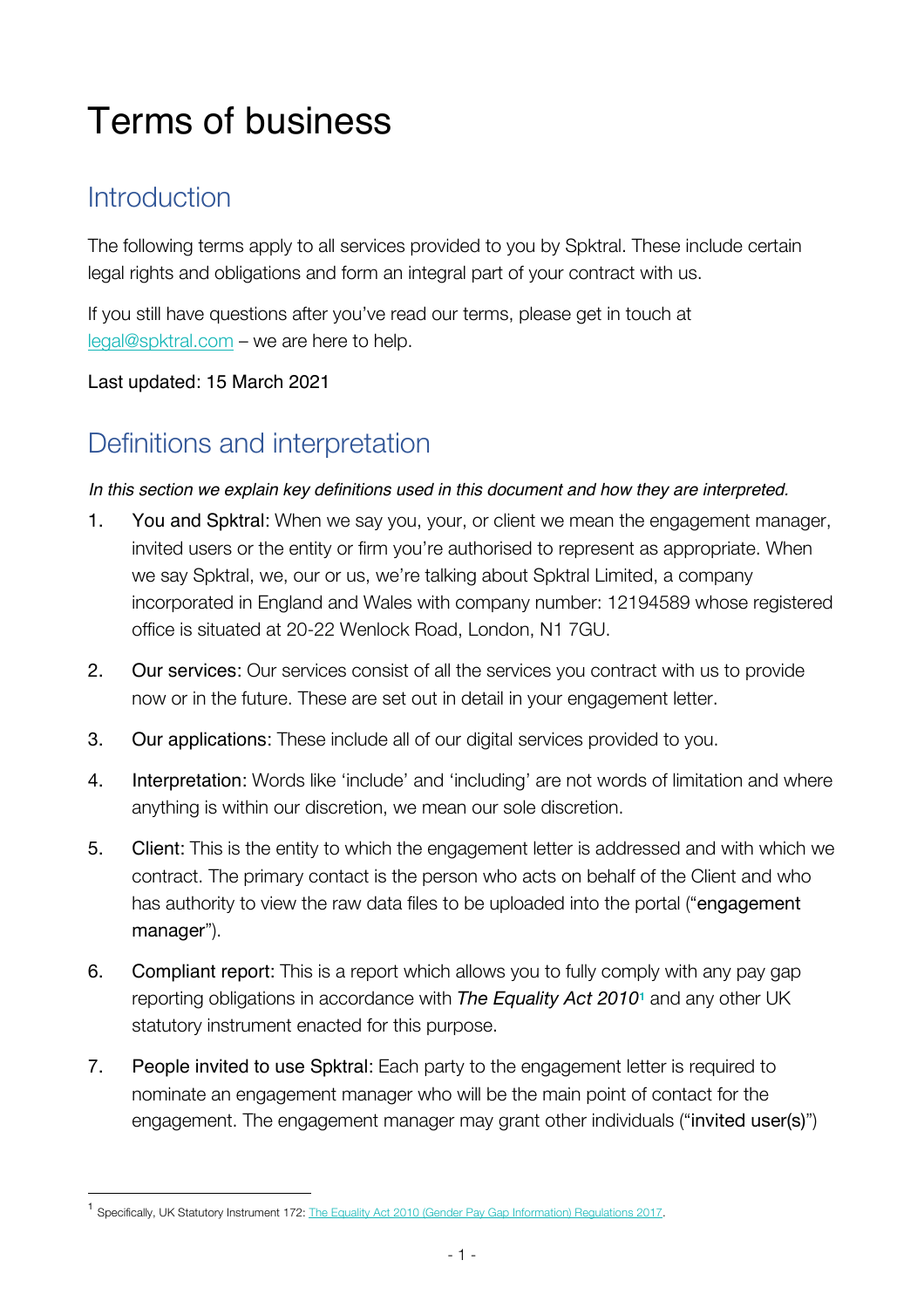access to our applications in relation to an engagement. All invited users are bound by these terms of business.

- 8. Access permissions: You should understand the consequences in granting access to invited users. It is your responsibility to ensure that these users are allowed to access and view the data you have in our applications. Data viewed by invited users is not personally identifiable information, but by grouping and filtering the data an invited user can isolate a specific employee if enough datapoints were held. i.e., Female, Black-African, Finance, Director. However, invited users cannot see any specific elements of pay/bonus attributed to this individual.
- 9. The right to use our applications and services: Whether you're an engagement manager or an invited user, we grant you a non-exclusive, non-transferable, royalty free licence to use our applications and services (based on the nature of the engagement your user role and the level of access you've been granted) for the term of the engagement or until the engagement is terminated or, if you're an invited user, until your access is revoked.
- 10. Rules: Whatever your role, when you use our applications and services you agree to follow the rules outlined in Clause 42. Please read these and make sure you understand them.
- 11. Cycle: A cycle encapsulates the work required to produce a compliant report or reports if more than one pay gap or legal entity are being analysed. Each cycle will have an invoice raised against it.

### Pricing, invoicing and payment

### *This section details how we price and invoice our services and our terms of payment.*

- 12. Pricing: Our pricing is based on the specific services set out in your engagement letter and is subject to VAT or other sales taxes where appropriate. In addition to the price quoted, we will also charge for any expenses or disbursements incurred in carrying out the engagement that have been pre-approved by you in writing. We will not undertake any work additional to that set out in the engagement letter without your specific written consent. In the event that additional work is instructed, the price for this will be agreed separately.
- 13. Invoicing: It is our standard practice to raise an invoice for the full engagement cost as soon as the engagement letter has been signed. Expenses, disbursements and any additional work undertaken will be invoiced on completion of the engagement.
- 14. Payment terms: We require 100% of the fee for the first cycle to be paid prior to starting work. An invoice for any previously agreed expenses, disbursements and costs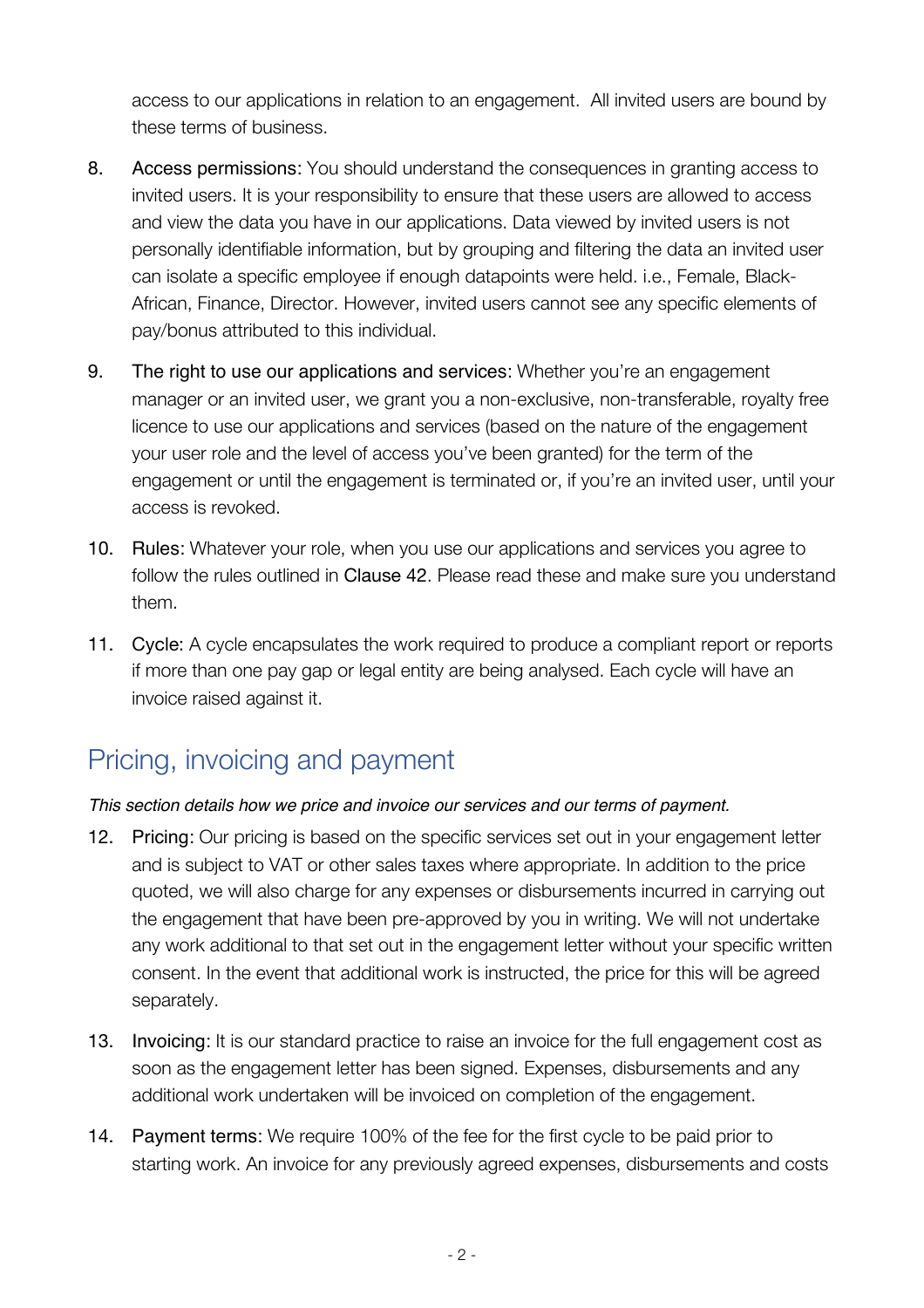of additional work, will be raised on completion of the engagement and is due for payment on presentation.

15. Late payment: We reserve the right to charge interest on late paid invoices at the rate of 5% above bank base rates under the Late Payment of Commercial Debts (Interest) Act 1998. We also reserve the right to suspend our services if payment of any invoice is unduly delayed. We will exercise these rights only where it is fair and reasonable for us to do so.

### Your responsibilities

#### *This section sets out your responsibilities with respect to the information and data you provide during the engagement.*

- 16. Information and data: You promise that you'll keep your client and engagement manager information (including a current email address) up to date. The engagement manager and all invited users are responsible for protecting their usernames and passwords from theft or misuse. Our applications have minimum password standards which you must meet.
- 17. Data: You're responsible for providing true, accurate and complete (to the best of your knowledge) data in accordance with any specific data template used during the engagement. If the engagement requires us to validate your data, you agree to provide us with any requested validations. We will not be responsible for any consequences which may arise from the provision of incorrect or inaccurate data.
- 18. Provision of information: The price agreed with you is based on the assumption that the information required for the engagement is made available to us in accordance with any agreed timetable. Where input is required from you, this should be provided within 48 hours (excluding weekends and public holidays). If delays or other unanticipated problems which are beyond our control occur, this may result in us being unable to complete the engagement within the agreed timeframe.

### Data use and privacy

#### *Spktral uses your data to provide our services to you. Our privacy policy is an important part of these terms and describes in more detail how we deal with personal and organisational data.*

- 19. Use of data: When you enter or upload data into our applications, we don't own that data, but you grant us a non-exclusive, royalty-free licence to use, copy, transmit, store, analyse, and back up all data you submit to us.
- 20. Use of personal information: We respect privacy and take data protection seriously. In addition to these terms, our privacy policy (contained on our website) sets out how we process personal data provided to us, like names and email addresses, and it is a term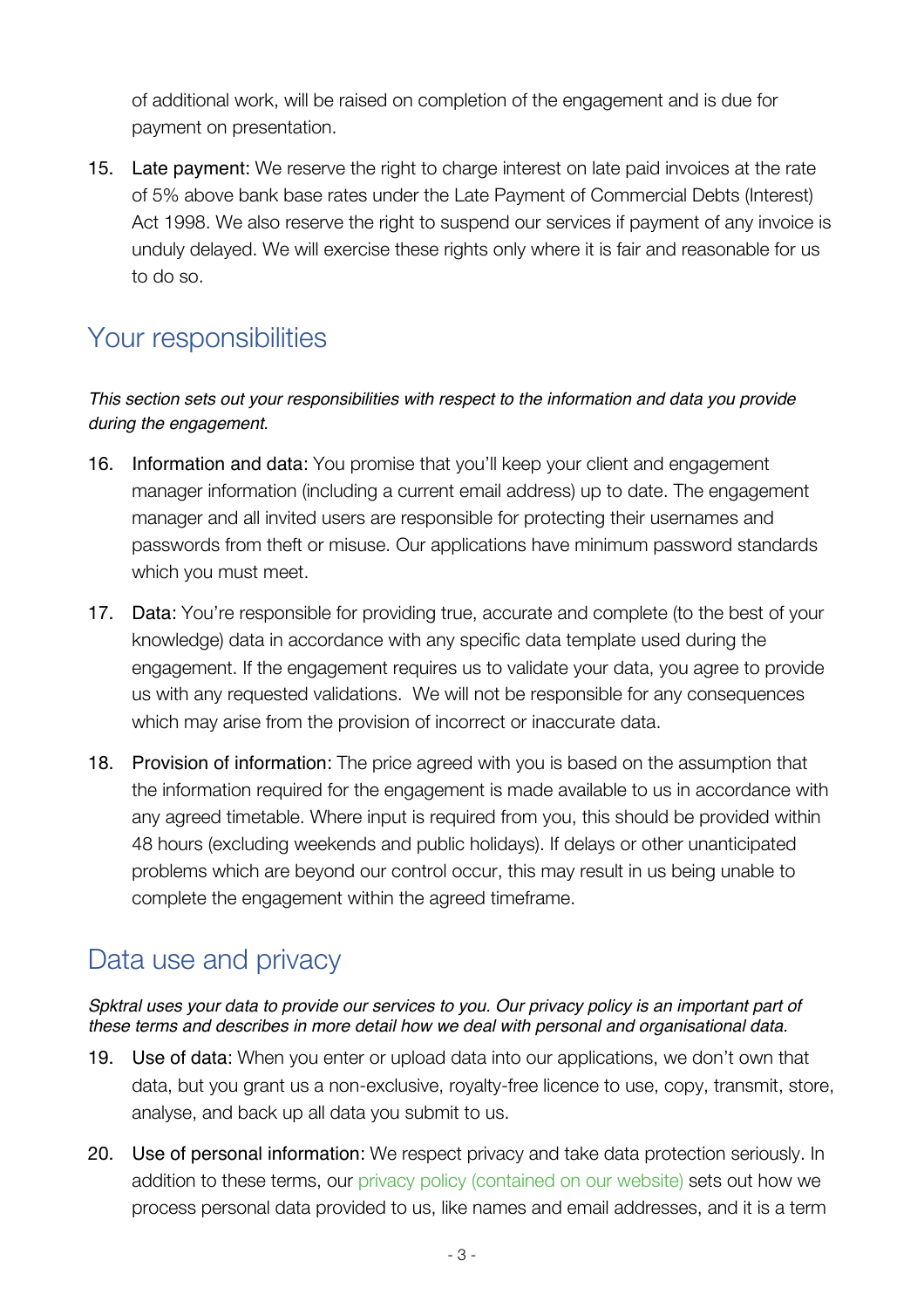of the contract between us that we will comply strictly with it in processing your personal data. We only use this information to enable use of our applications, to allow us to improve, develop and protect our services and applications, create new applications and services; send communications about the engagement and send information we think may be of interest based on your marketing preferences.

- 21. Use of personal data you enter about others: Depending on where your contacts are based, our data processing addendum (contained on our website), which complies with Article 28.3 of the General Data Protection Legislation, may also apply to the personal data of others (such as your employees, workers or contractors).
- 22. Anonymised statistical data: When you use our applications, we create anonymised statistical data from your data and usage of our applications, including through aggregation. Once anonymised, we may use this data for our own purposes, such as to provide and improve our applications and services, to develop new applications and services or products, to identify business trends, and for such other uses as we may communicate to you.
- 23. Data breach notifications: Where we think there has been unauthorised access to personal data inside your area of our applications, we'll let you know immediately and give you information about what has happened and assistance in connection with it. Depending on the nature of the unauthorised access, and the location of your affected contacts, you may be required to assess whether the unauthorised access must be reported to the contact and/or a relevant authority. We think you're best placed to make this decision, because you'll have the most knowledge about the personal data stored in our applications. We are registered with the Information Commissioner's Office to process your data under registration number: A8517145.

# Confidential information

#### *We take reasonable precautions to protect your confidential information and expect that you'll do the same for ours.*

24. Strictly confidential: While using our applications and services, you may share confidential information with us, and you may become aware of confidential information about us. You and we both agree to use best endeavours to protect the other party's confidential information from being accessed by unauthorised individuals. You or we may share each other's confidential information with legal or regulatory authorities if required to do so. This Clause 24 shall survive termination of these terms of business.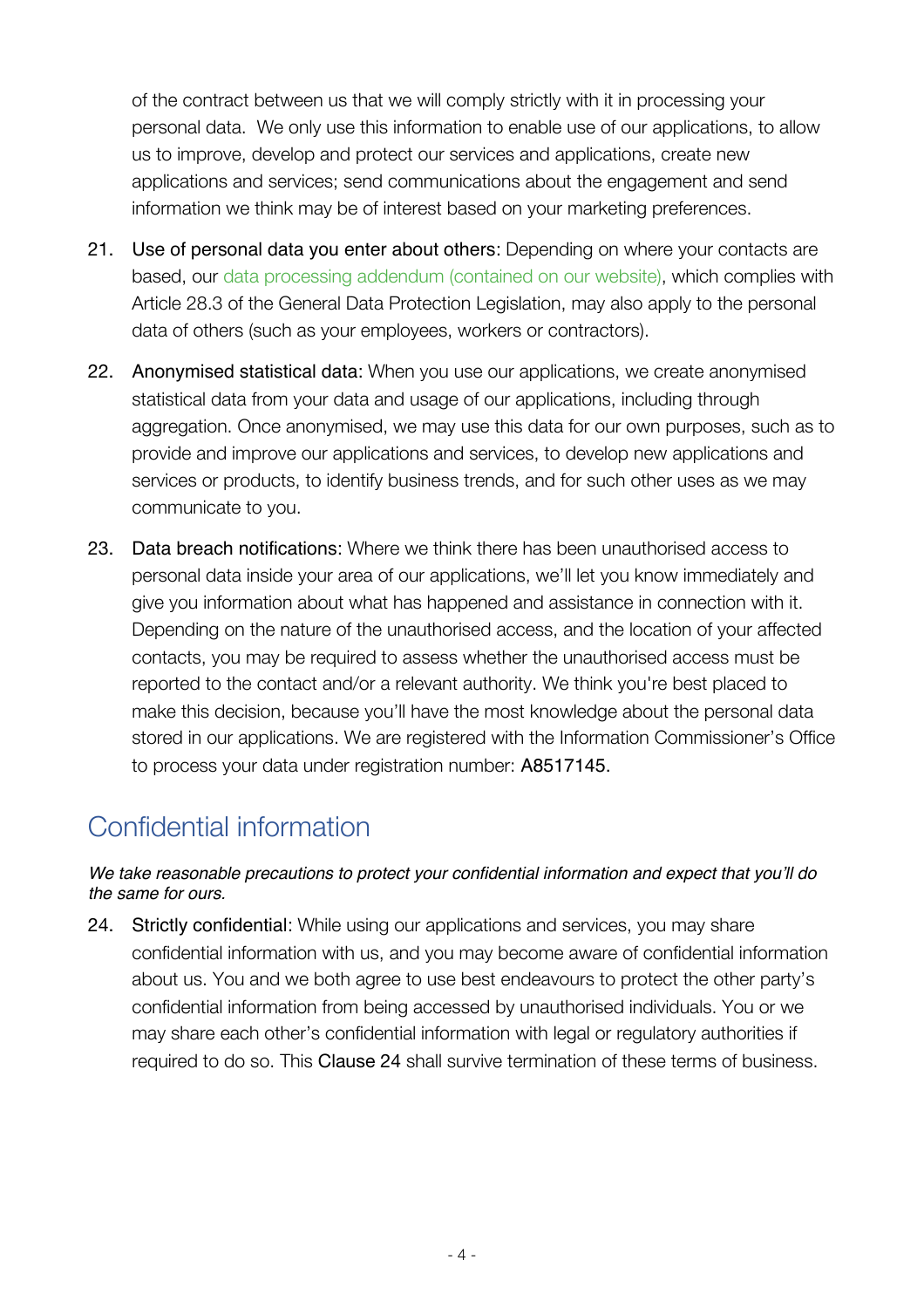### **Security**

#### *We take security seriously, we regularly perform security audits, and you should too!*

- 25. Security safeguards: We've invested in technical, physical and administrative safeguards to do our part to help keep your data safe and secure. While we've taken steps to help protect your data, no method of electronic storage is completely secure, and we cannot guarantee absolute security. We will notify the engagement manager immediately if there appears to be unauthorised access to your data and assist you in connection therewith, and we may also restrict access to certain functions (such as data deletion or export) of our applications until you verify that access was by an authorised user.
- 26. Data security features: We may introduce security features to make your data more secure, such as two-step authentication. Depending on where you are in the world or what applications you're using, we may require you to adopt some of these features. Where we make the use of security features optional, you're responsible (meaning we're not liable) for any consequences of not using those features. We strongly encourage you to use all optional security features as we implement them.
- 27. Your role in keeping your data secure: You have an important part to play by keeping your login details secure, not letting any other person use them and by making sure you have strong security on your own systems. If you realise there's been any unauthorised use of your password or any breach of security, such as unauthorised access to any email address linked to the engagement, systems or applications to store personal data, (unless it's a field explicitly asking for personal data) you need to let us know immediately. You also agree not to use free-form fields in any of our applications or templates to record personal information – like an employee's first or last name.

### Intellectual property

### *This paragraph describes what intellectual property we own and how you can use it and our rights to use your logo.*

28. Our rights: We retain all copyright, trademarks and other intellectual property rights in our applications and in everything utilised and delivered either before or during the course of an engagement including our systems, methodologies, software and knowhow. We also retain all copyright and other intellectual property rights in all reports, written advice or other materials provided by us to you although you will irrevocably and perpetually have the full right to use these materials within your own organisation and to provide any compliant report to the appropriate authorities. If you wish to make use of these materials outside your own organisation, this will require our permission. You agree not to copy, distribute, modify or make derivative works of any of our content or use any of our intellectual property rights in any way not expressly permitted by us or by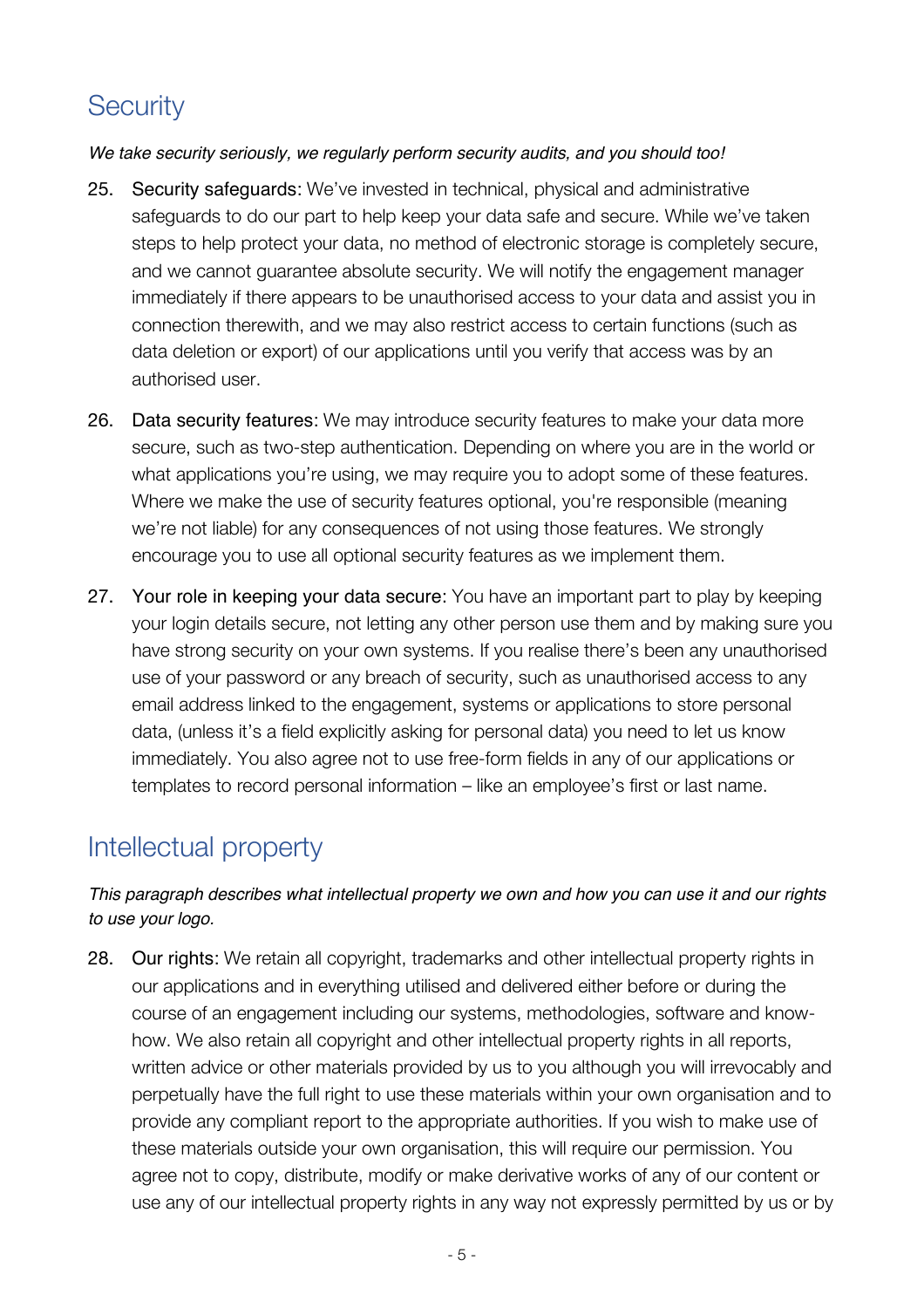law. It is a condition of these terms that you consent to us citing you as a client and reproducing your logo on our website and other marketing materials. We will not imply your endorsement of our services unless you have separately agreed in writing to us using any feedback or testimonial you may give from time to time.

- 29. We provide you with access to the applications on the basis of a non-exclusive, nontransferable, royalty-free licence. Nothing in these terms of business shall transfer any of your intellectual property rights, including in your branding and content, to us.
- 30. We warrant and represent that we have obtained any and all necessary licences, sublicences and other relevant consents or permissions required in order to make the applications available to you and to comply with our obligations under these terms of business.

### Maintenance, downtime and data loss

*We mitigate any downtime by performing key updates throughout the night and at times of very low user activity, but sometimes it's necessary to perform these at busier times so we can keep our services updated and secure.*

- 31. We are responsible for all maintenance and upgrades to the applications which may from time to time be required.
- 32. Availability: We strive to maintain the availability of our services, without interruption, 24 hours a day, 7 days a week, 365 days a year, although you acknowledge and understand that this may not always be possible and is often reliant on factors that are outside our control. We provide email support during business hours. On occasion, we may need to perform essential maintenance on our applications, and this may require a period of downtime. We try to minimise any such downtime. Where planned maintenance is being undertaken, we'll notify you in advance.
- 33. Business hours: Our normal working hours are 9-5pm UK local time, Monday-Friday (excluding standard holidays for England and Wales).
- 34. Access issues: Occasionally you might not be able to access our applications and your data due to internet connectivity issues beyond our control. This might happen for any number of reasons, at any time.
- 35. Data loss: Data loss is an unavoidable risk when using any technology, but we strive for perfection. Ultimately, you're responsible for maintaining copies of the data entered into our applications. You are also responsible for ensuring that the data upload is accurate, valid and up to date. We do not verify any of the data you provide.
- 36. No compensation: Whatever the cause of any downtime, access issues or data loss, your only recourse (in the absence of negligence, fraud or wilful default by us) is to discontinue using our services.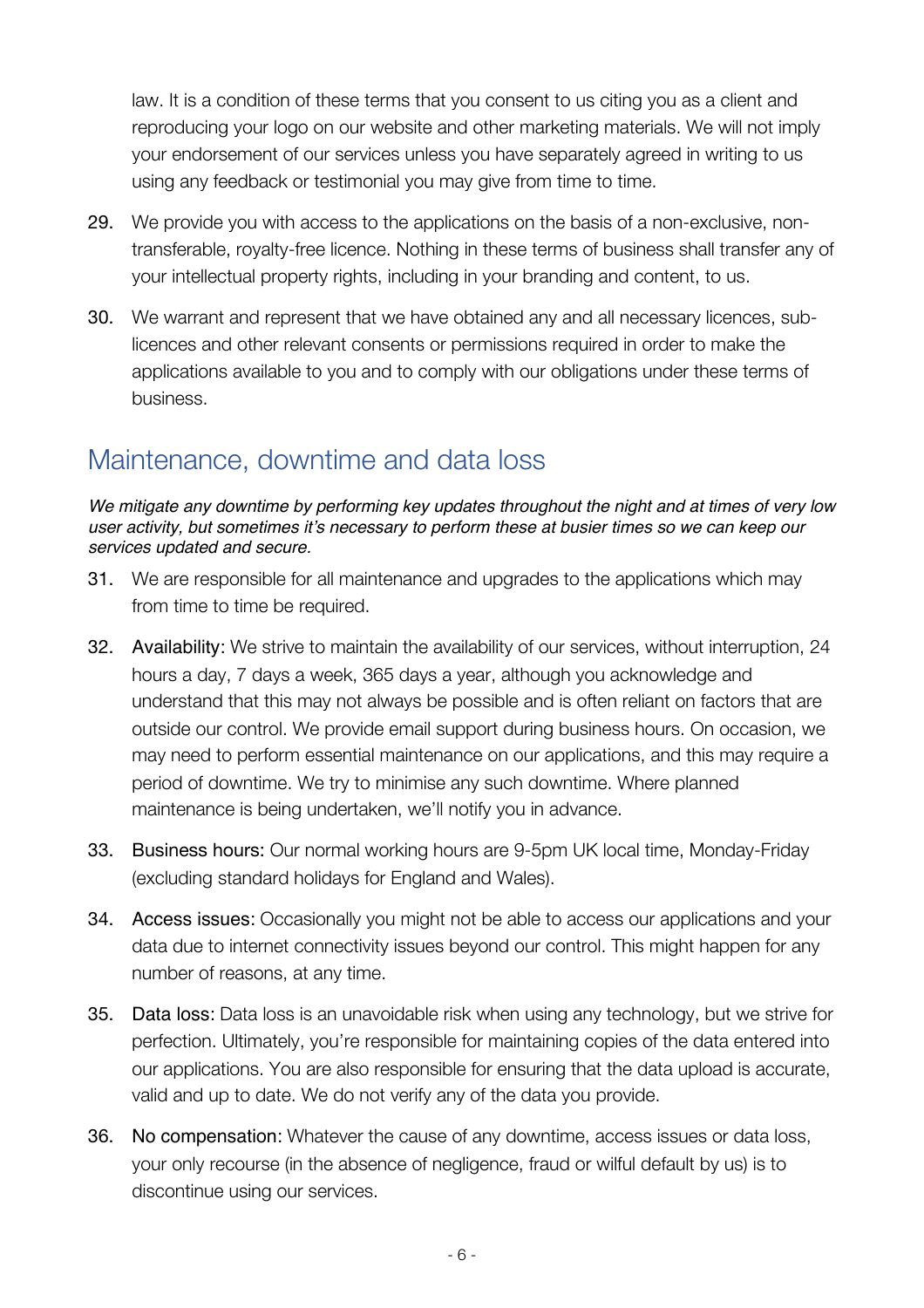- 37. Problems and support: If you have a problem, we can help you with most situations. If you've tried following our guide, have checked our knowledge base (on our website) and still need help, you can contact us at support@spktral.com or by phoning 0131 610 0360 during business hours.
- 38. Modifications: We frequently release new updates, modifications and enhancements to our applications, and in some cases modify or discontinue features. Where this occurs, we'll endeavour to notify you by email or on our blog or from within our applications when you log in.

# Do's and don'ts

### *This section is very important because it outlines how you can (and can't) use our applications.*

- 39. Feedback: We need your feedback and may use it without restriction to improve and our applications and services.
- 40. Help using our applications: We provide a lot of guidance and support to help you use our applications. You agree to use our applications only for lawful business purposes and in line with the instructions and guidance we provide. You cannot use our applications to provide third party services to organisations which are not party to your engagement letter.
- 41. No-charge or beta services: Occasionally we may offer a service at no charge for example a beta service, or a time-limited trial account. We will always explain beforehand if there is any risk associated with the use of these services.
- 42. While we can't cover everything here, we do want to highlight a few more examples of things you **must never** do:
	- Undermine the security or integrity of our computing systems or networks.
	- Use our applications in any way that might impair functionality or interfere with other people's use.
	- Access any system without permission.
	- Introduce or upload anything to our applications that to your knowledge includes viruses or other malicious code.
	- Share anything that is offensive, violates any law, or infringes on the rights of others.
	- Modify, copy, adapt, reproduce, disassemble, decompile, reverse engineer or extract the source code of any part of our applications.
	- Resell, lease or provide our applications in any way not expressly permitted by us.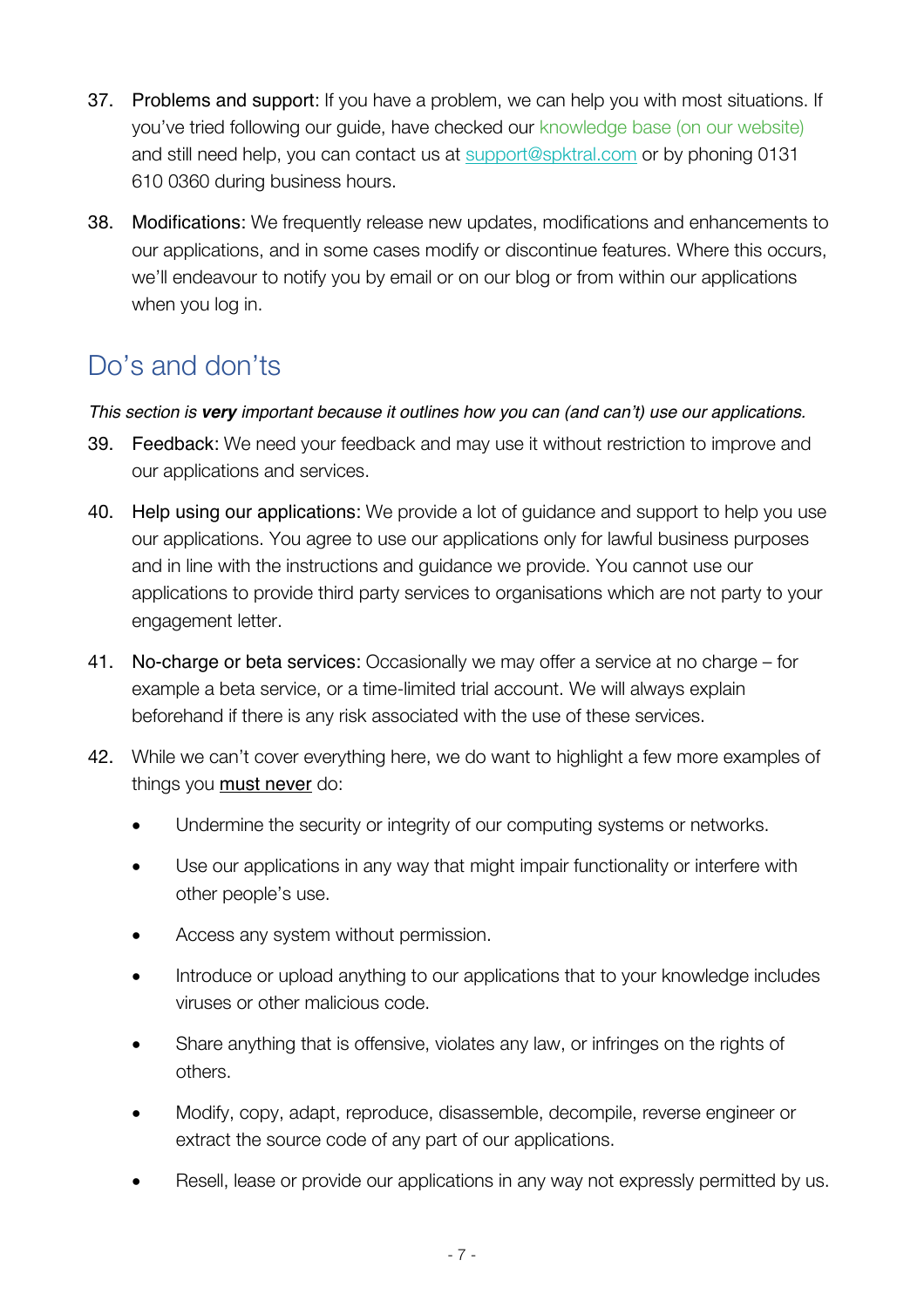- Repackage, resell, or sublicense any leads or data accessed through our applications.
- Commit fraud or other illegal acts through our applications.
- Act in a manner that is abusive or disrespectful to a Spktral employee, partner, associate or other Spktral customer. We will not tolerate any abuse or bullying of our Spktral employees in any situation and that includes interaction with our support teams.

# **Liability**

#### *This section is important as it outlines liability terms between us, so we urge you to read it closely and in full.*

- 43. Limitation of liability: Other than liability that we can't exclude or limit by law, our liability to you in connection with our services or these terms, in contract, tort (including negligence) or otherwise, is limited as follows:
	- We have no liability arising from your use of our applications and services for any loss of revenue or profit, loss of goodwill, loss of customers, loss of capital, loss of anticipated savings, legal other than arising from our negligent actions, tax or accounting compliance issues, damage to reputation, loss in connection with any other contract, or indirect, consequential, incidental, punitive, exemplary or special loss, damage or expense.
	- Our total aggregate liability to you in any circumstances is limited to the total amount you paid us for our services in relation to the cycle which gave rise to the liability.

# **Disputes**

### *This section outlines how disputes may be resolved.*

44. Dispute resolution: Most of your concerns can be resolved quickly and to everyone's satisfaction by contacting us at legal@spktral.com. If we're unable to resolve your complaint to your satisfaction (or if we haven't been able to resolve a dispute, we have with you after attempting to do so informally), you and we agree to resort to mediation before proceeding to formal legal action. You and we agree that any dispute must be brought in the parties' individual capacity and not as a claimant or class member in any purported class or representative proceeding.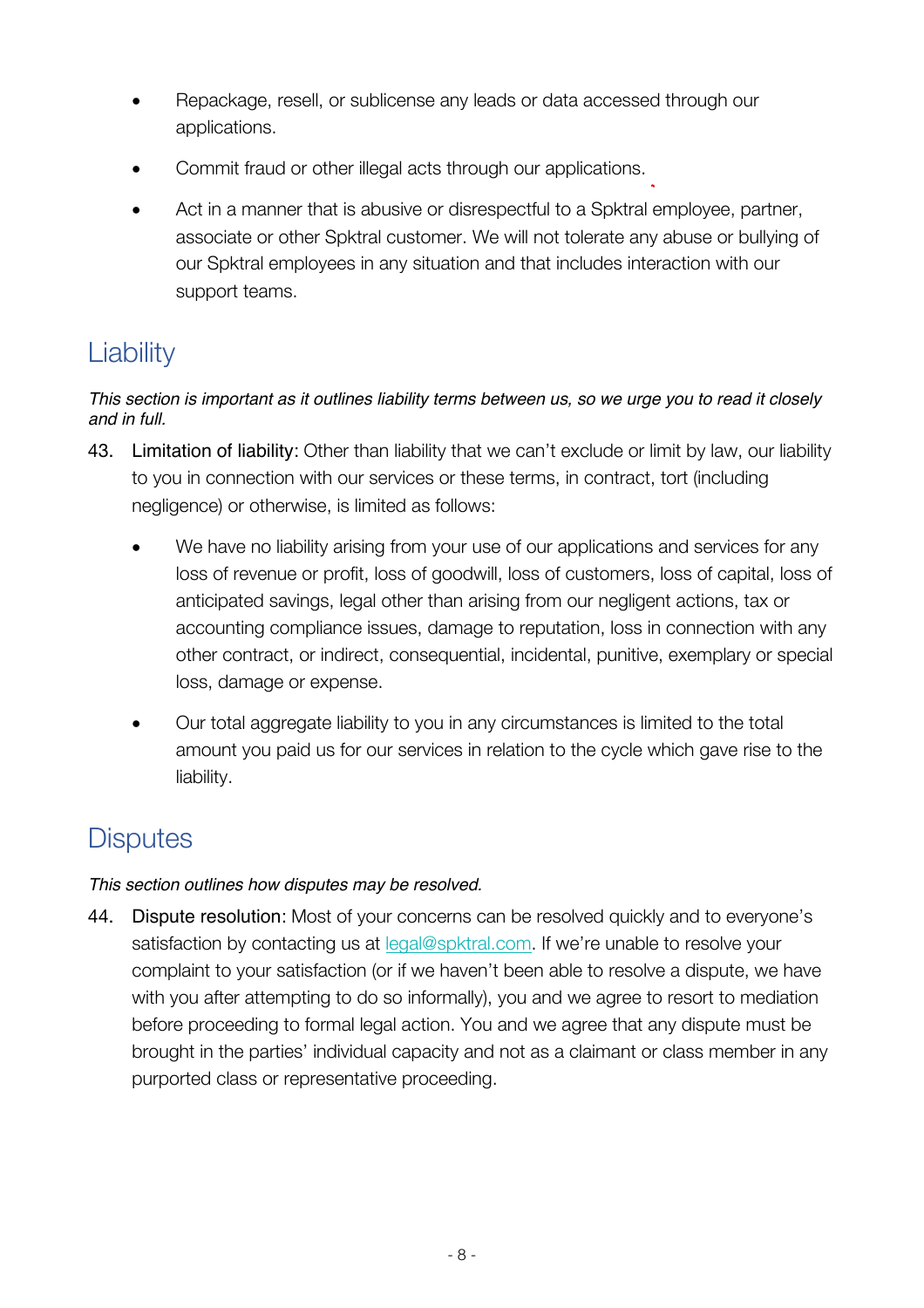### Important housekeeping

#### *Here we set out some additional terms. Take a read as they cover important issues.*

- 45. No professional advice: We aren't a professional services firm of any sort and cannot give specific professional advice of any kind (such as specific guidance in the interpretation of current and future legislation). We may provide you with information we think might be useful, but this should not be seen as a substitute for professional advice, and we aren't liable for your use of the information in that way. However, we can provide access to our preferred employment law specialists who can, under specific instruction and usually on a fee basis, provide you with answers you may need. Please speak to your account manager about this key service.
- 46. Force majeure: We do our best to control the environment we operate in. However, we aren't liable to you for any failure or delay in performance of any of our obligations under these terms arising out of any event or circumstance beyond our reasonable control, including but not limited to power failure, internet company failure, industrial action, civil unrest, theft, fire, flood, storms, earthquakes, acts of terrorism, acts of war or governmental action or direction (a "force majeure event"). If a force majeure event occurs, we will inform you as soon as we are aware of it and use our best endeavours to manage the situation. If such circumstances are likely to result in us being able to deliver our services in the timeframe set out in the engagement letter and if we cannot agree a modified timeline, you are entitled to terminate the agreement.
- 47. Notices: Any notice you send to Spktral must be sent to legalnotice@spktral.com. Any notices we send to you will be sent to the email address of the engagement manager. All notices are deemed delivered at the time of transmission. This shall not apply to the service of legal proceedings.
- 48. Relationship between the parties; assignment: Nothing in these terms is to be construed as constituting a partnership, joint venture, employment or agency relationship between you and us, or between us and any engagement manager or invited user. Spktral may assign an engagement and any of our rights or obligations to another Spktral entity as we deem appropriate with Your consent. Spktral entities are any companies controlled by or under common control of Spktral Limited.
- 49. Enforcement of terms: If there's any part of these terms that either one of us is unable to enforce, we'll ignore that part but everything else will remain enforceable.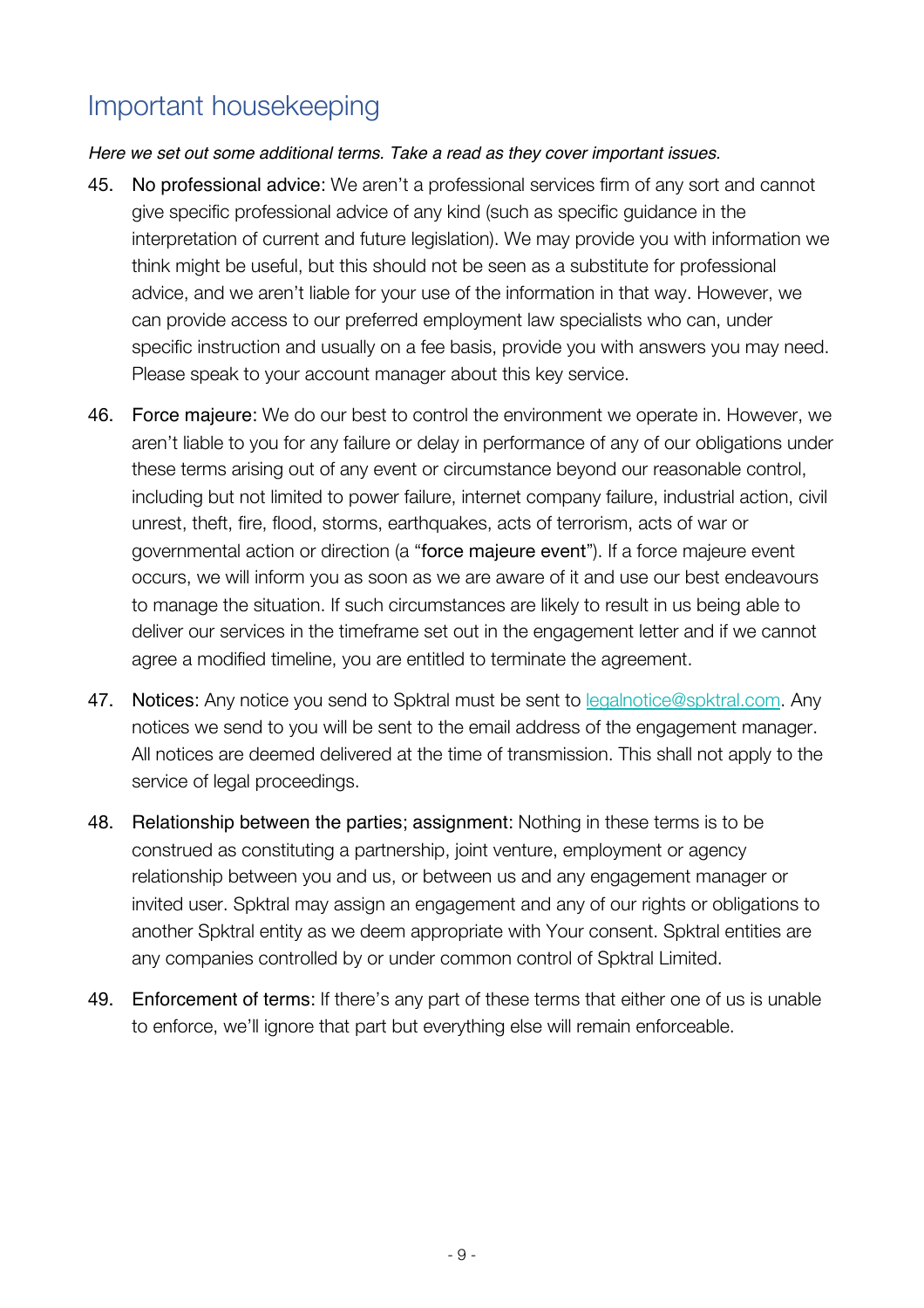# **Termination**

#### *This section sets out how either party can terminate the engagement.*

- 50. Engagement period: Unless otherwise agreed our work will begin as soon as we receive a signed copy of your engagement letter and you have settled the invoice, we have sent you. The engagement will terminate when all services set out in the engagement letter have been completed.
- 51. Early termination: Each of us may terminate the engagement at any time by providing no less than one month's written notice. Spktral may also terminate or suspend the engagement if:
	- you breach any of these terms and do not remedy the breach within 14 days after receiving notice of the breach; or
	- you breach any of these terms and the breach cannot be remedied; or
	- you fail to pay invoices in accordance with our payment terms in Clause 14; or
	- your business becomes insolvent; goes into liquidation; has an administrator appointed; makes an arrangement with your creditors or becomes subject to any similar insolvency event in any jurisdiction.

You may also terminate or suspend the engagement if:

- we breach any of these terms and do not remedy the breach within 14 days after receiving notice of the breach; or
- we breach any of these terms and the breach cannot be remedied; or
- our business becomes insolvent; goes into liquidation; has an administrator appointed; makes an arrangement with our creditors or becomes subject to any similar insolvency event in any jurisdiction.
- 52. No refunds to you: No refund is due to you if you terminate the engagement or if Spktral terminates it in accordance with the terms in Clause 51.
- 53. Refund of multi-cycle discount: If you terminate a multi-cycle engagement before the end of the term or if Spktral terminates it in accordance with the terms in Clause 511. then you may be liable to reimburse us any multi-cycle discounts that you have received on any settled invoices. This will be clearly shown on invoices as '*multi-cycle discount*'.
- 54. Retention of your data: Once an engagement is terminated, your data is archived, and any data submitted and/or created is no longer available to you. We will retain it for a period of time consistent with our data retention policy. If you wish to retain your data, please ensure you have retained a copy before ending the engagement. The only data that we will retain will be anonymised, aggregated data that informs our benchmarking